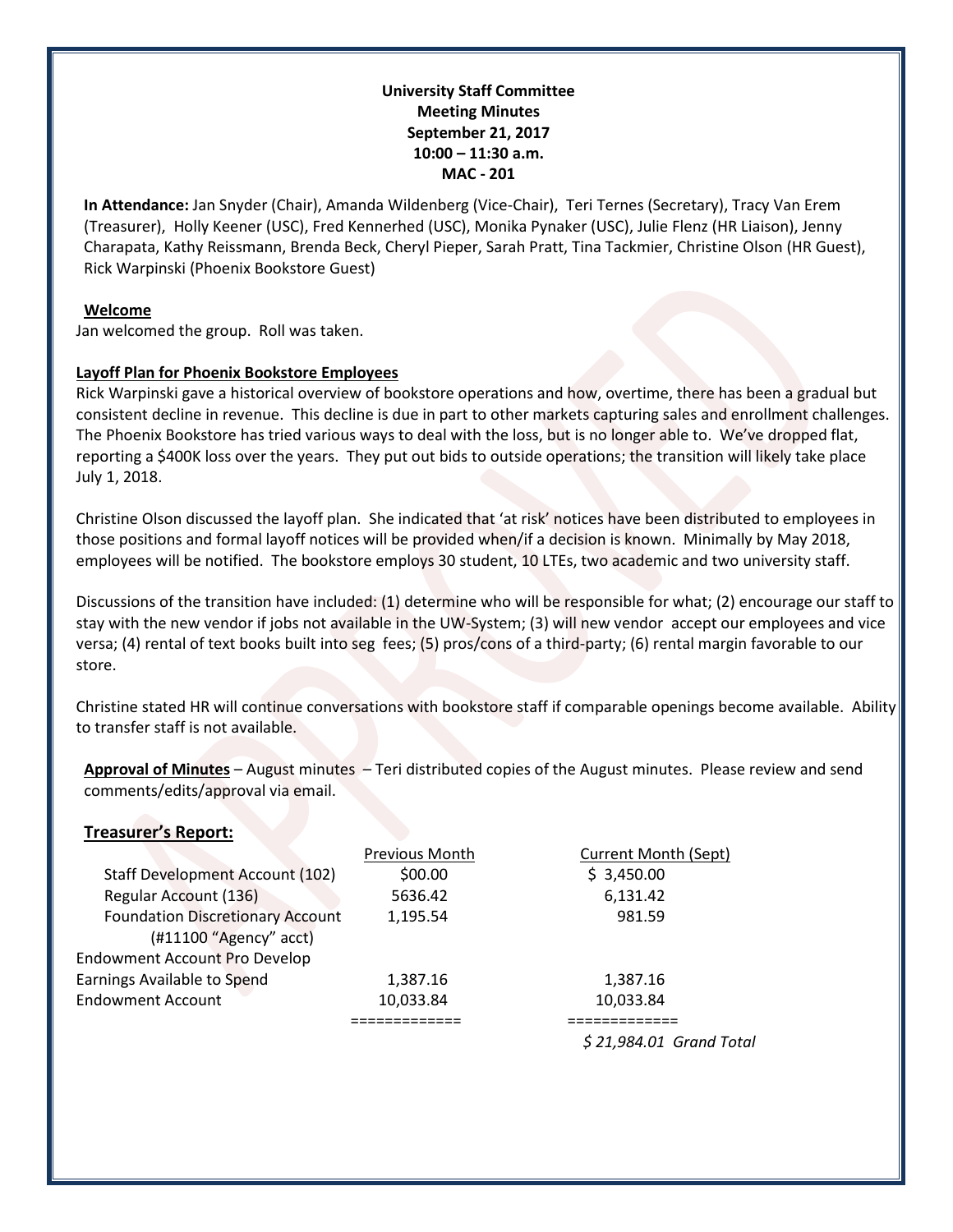| <b>Professional Development Funds</b>       | \$6,131.42 |
|---------------------------------------------|------------|
| Total approved and awaiting disbursement    | 40.00      |
| <b>Ending Balance</b>                       | 6,091.42   |
| <b>Discretionary Account Expenses</b>       | \$1,195.54 |
| Tina Tackmier (5/2/17) (not yet reconciled) | 213.95     |
| <b>Ending Balance</b>                       | \$981.59   |

Tracy reported that endowment figures are received quarterly, approximately \$114/quarter on the \$10K principal. Professional development dollars come from 102 and then 136 funding. Endowment is available for professional development funding.

There was discussion on 'how much do we want to donate' in a budget year to outside departments/orgs when requested. Jan asked that Tracy determine what has been spent in the past and determine an average for consideration to the Parade Committee request and future requests. Can we use discretionary funds for this and other miscellaneous supplies? Teri motioned to table discussion on donations until we determine past history and receive Tracy's report; motion seconded by Fred. Vote: 4/0/0 [3 abstained as they are on the parade committee].

# **HR Update**

[Reported by Julie Flenz]

- **Title and Total Compensation Study:** The study is underway and has now moved into Phase 2 of 5, focused on assessment of current positions and modernizing the job title structure. An open Forum is scheduled for Friday, September 22 from 10 am to 11 am in the 1965 Room. Please register at the link in our blog post.
- **Employee Handbook:** Handbook acknowledgements should be completed and submitted to HR if they have not already been.
- **Policy Updates:** all updated policies will be communicated annually in policy notification (September).

## o **Published**

- Employee Relocation Reimbursement Expense
	- Clery Compliance Policy
		- Both of these were emailed on Tuesday

## o **In the Works:**

- Compensation and Pay Plan Policy- updates underway
- Alcohol and Other Drugs Policy
- Revisions to Recruitment and Hiring with leadership to finalize
- Revisions to the Workplace Conduct Policy
- **Benefits & Wellness Fair** on Thursday, October 5th at 11:30 a.m. to 2:00 p.m. in the Phoenix Rooms
- **Flu Shot clinic** during fair too, but need to register ahead of time (see HR Connect blog for details, flu shots only available to employees who are enrolled in the state group health insurance)
- **Annual Benefits Enrollment** period is October 2 to 27, 2017
- **Benefits Open Forums** will be held on Tuesday, October 3 from 3:00 pm to 4:00 pm and Wednesday, October 4 from 10:00 am to 11:00 am both in the Christine Theatre. For more information about these forms and what will be covered, please read this blog post[: https://blog.uwgb.edu/hr/2017/09/benefits-open-forums/.](https://blog.uwgb.edu/hr/2017/09/benefits-open-forums/)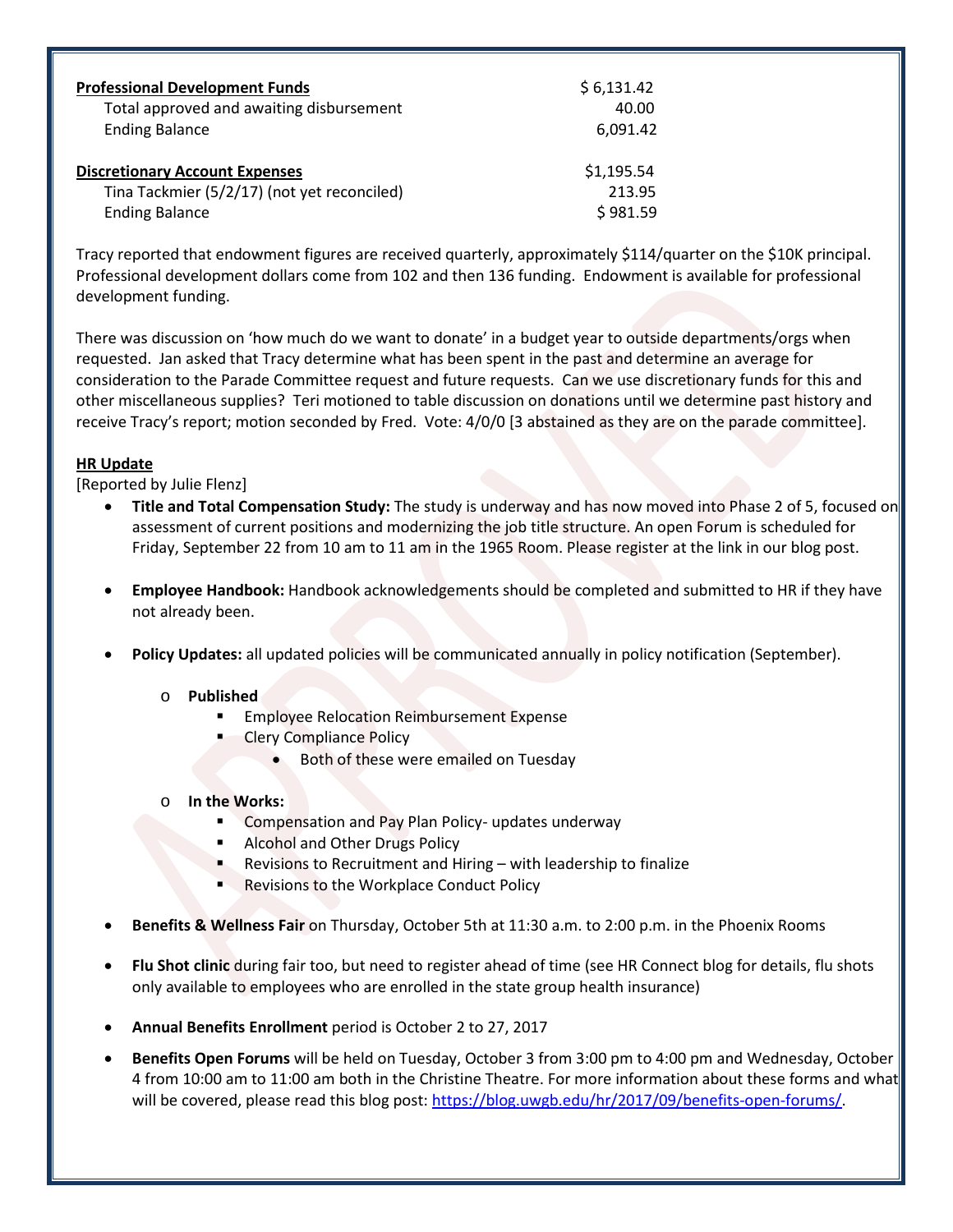#### New Employees:

- **USPA** Residence Life: Incumbent Matt Bergeron Julianne Crayton was hiring and started on 9/5
- **University Services Associate 2** (80%, 1-year project appointment) Counseling & Health: Incumbent Jackie Hallada – Jenna Hunt was hired and will start on 9/25/17

## Positions Being Recruited:

- **Custodian (1st Shift)** Operations: Incumbent Connie Austin
- **Custodian (2nd Shift)** Operations: Incumbent Terry Poster
- **Custodian (50%)** Operations: Incumbent James Mezger
- **HVAC Refrigeration Specialist** Facilities Management: Incumbent Kyle Paal
- **USPA** Continuing Education and Community Engagement: Incumbent Patti Cole
- **ADA** PEA/DJS Incumbent Christina Baudhuin

**Steve Meyer** joined the meeting as a guest.

# **USC report**

# **Election Committee**

Holly reported that Janet Ludke received the University Staff Award for Excellence. She will get Janet's approval to serve on the Awards & Recognition Committee. Holly also mentioned that Academic Staff elects their representative and University staff appoints their rep.

We need to replace Christina Baudhuin on the Personnel Committee as she took a job off campus. Christina replaced Nathan Carlton who recently left the system. Her term is/was 2016-18. There is no one else on the ballot (Jan declined; Brenda Beck, Kathy Reissmann, Julie Flenz, Jayne Kluge, Helene Rosner are on the committee). There was discussion how to handle the voting. Jan agreed to run if others were not interested, Kurt Nimmer and Sarah Pratt declined. It was further discussed and agreed to open the ballot to all university staff via Qualtrics; Holly will take care of this and report via email after the survey closes.

Discussion for a liaison position for CWC continued. Holly clarified that per SOFAS, we can deny the position but have the opportunity for representation. Do we want a liaison? It is the responsibility of those on the committee [Jayne Kluge, Kim Mezger, Lisa Schmelzer] to attend the meeting/s and submit a monthly report to USC. Teri agreed to be the USC liaison and encourage a committee member to report back to USC as the committee charge states. Teri was appointed; vote 6/0/0.

## **Personnel Committee**

No updates other than stated above in the election committee report.

## **Professional Development Committee**

FALL CONFERENCE: Work in progress. Sessions are limited to 70/keynote and 70/breakout. Our goal is to max registrations at 140; ideally we'd like 125 attending. Teri discussed various reasons why attendance could be low to include increase in registration (\$99), employees leaving the system, university staff moving to academic staff positions. The committee will send out several reminders again and be sure to include University Staff Limited, and indicate if a departmental hardship USPD funds could be considered.

JOINT WORKSHOPS: The next workshop entitled "Financial Check-Up" is scheduled for November 15. There will be a morning and afternoon session; these will not be the same; it is not necessary to attend both sessions. There will not be a cost incurred for the workshop, presented by representative of UW-Credit Union.

PROFESSIONAL DEVELOPMENT FUNDS: There are two requests pending at \$20 each.